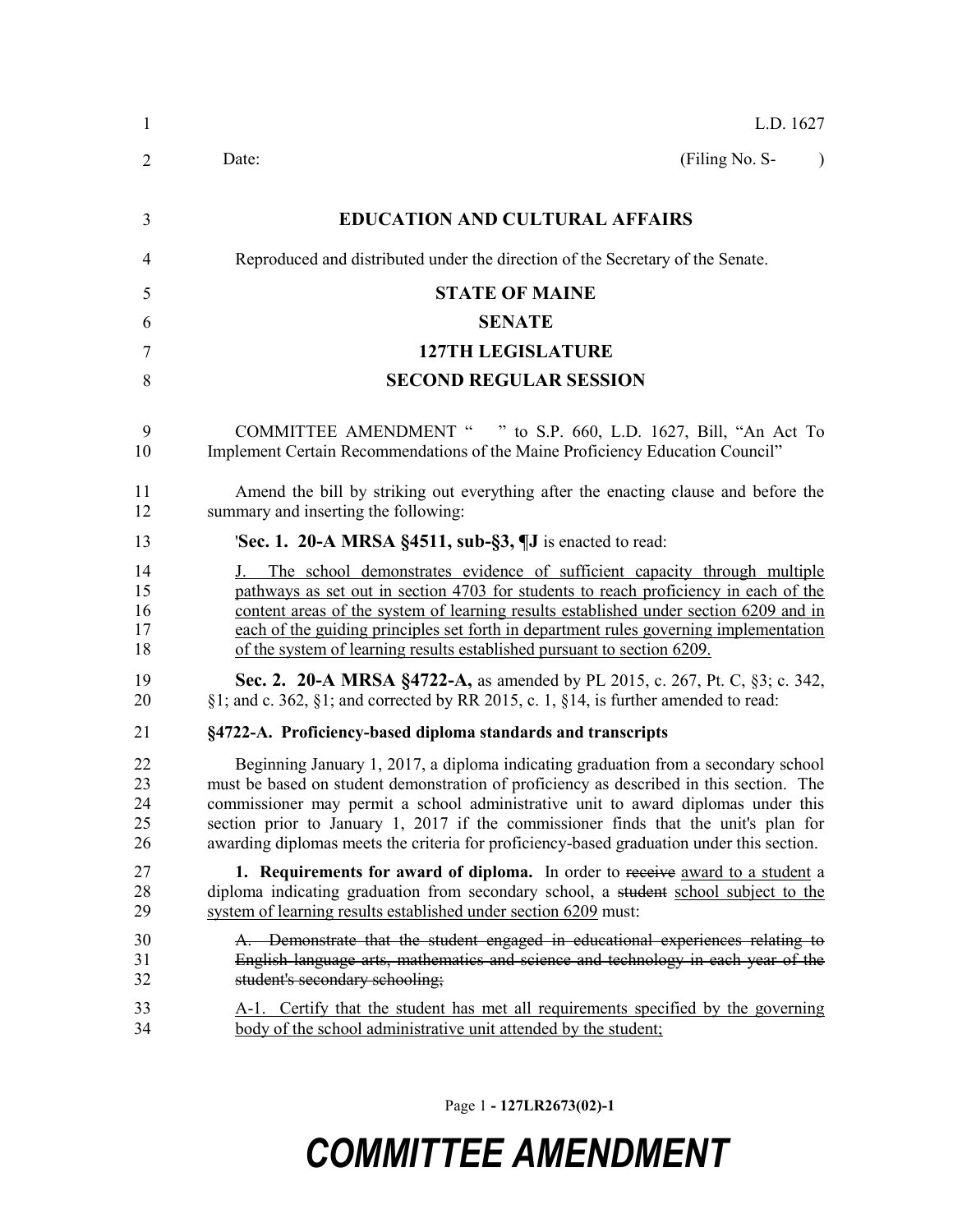| 1              | B. Demonstrate Certify that the student has demonstrated proficiency in meeting          |
|----------------|------------------------------------------------------------------------------------------|
| $\overline{2}$ | state standards in all content areas of the system of learning results established under |
| 3              | section 6209;                                                                            |
| 4              | B-1. Phase in the following diploma requirements from the 2020-2021 school year to       |
| 5              | the 2024-2025 school year:                                                               |
| 6              | (1) For a student graduating in the graduating class of 2020-2021, certify that the      |
| 7              | student has demonstrated proficiency in meeting the state standards in the content       |
| 8              | areas of English language arts, mathematics, science and technology and social           |
| 9              | studies;                                                                                 |
| 10             | (2) For a student graduating in the graduating class of 2021-2022, certify that the      |
| 11             | student has demonstrated proficiency in meeting the state standards in the content       |
| 12             | areas of English language arts, mathematics, science and technology, social              |
| 13             | studies and at least one additional content area of the student's choice;                |
| 14             | (3) For a student graduating in the graduating class of 2022-2023, certify that the      |
| 15             | student has demonstrated proficiency in meeting the state standards in the content       |
| 16             | areas of English language arts, mathematics, science and technology, social              |
| 17             | studies and at least 2 additional content areas of the student's choice;                 |
| 18             | (4) For a student graduating in the graduating class of 2023-2024, certify that the      |
| 19             | student has demonstrated proficiency in meeting the state standards in the content       |
| 20             | areas of English language arts, mathematics, science and technology, social              |
| 21             | studies and at least 3 additional content areas of the student's choice; and             |
| 22             | (5) For a student graduating in the graduating class of 2024-2025 and for each           |
| 23             | subsequent graduating class, certify that the student has demonstrated proficiency       |
| 24             | in meeting the state standards in all content areas.                                     |
| 25             | For the purposes of this paragraph, "content areas" refers to the content areas of the   |
| 26             | system of learning results established under section 6209.                               |
| 27             | C. Demonstrate Certify that the student has demonstrated proficiency in each of the      |
| 28             | guiding principles set forth in department rules governing implementation of the         |
| 29             | system of learning results established pursuant to section 6209; and                     |
| 30             | D. Meet any other requirements specified by the governing body of the school             |
| 31             | administrative unit attended by the student.                                             |
| 32             | E. Certify that the student has engaged in educational experiences relating to English   |
| 33             | language arts, mathematics and science and technology in each year of the student's      |
| 34             | secondary schooling.                                                                     |
| 35             | 2. Method of gaining and demonstrating proficiency. Students must be allowed             |
| 36             | to gain proficiency through multiple pathways, as described in section 4703, and must be |
| 37             | allowed to demonstrate proficiency by presenting multiple types of evidence, including   |
| 38             | but not limited to teacher-designed or student-designed assessments, portfolios,         |
| 39             | performance, exhibitions, projects and community service.                                |
| 40             | 3. Exceptions. Notwithstanding subsection 1, a student may be awarded a diploma          |
| 41             | indicating graduation from a secondary school in the following circumstances.            |

Page 2 **- 127LR2673(02)-1**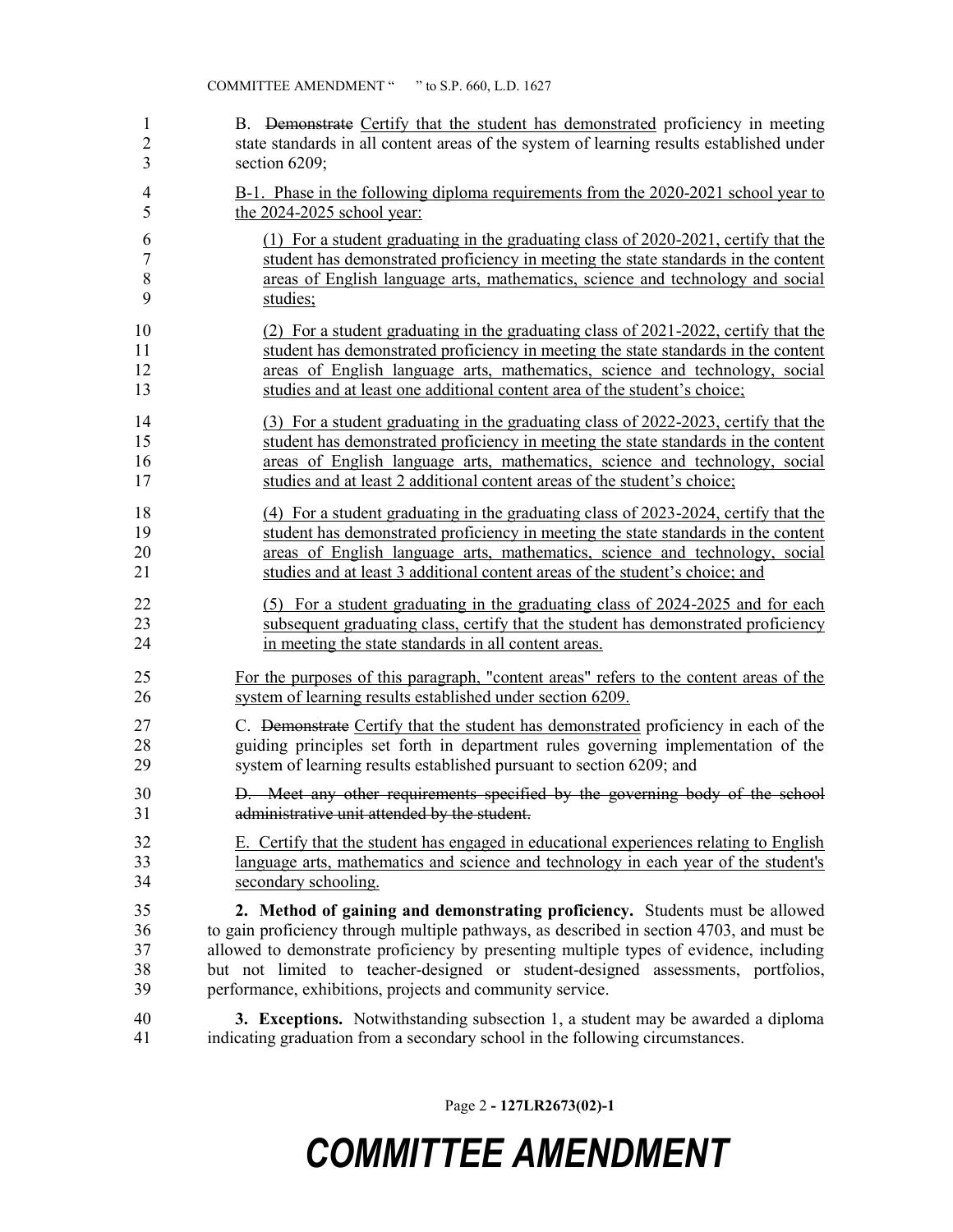1 A. A student who is a child with a disability, as defined in section 7001, subsection 1-B, who achieves proficiency as required in may meet the requirements of subsection 1, as specified by the goals and objectives of the child's individualized 4 education plan, may be awarded a high school diploma and become eligible for a diploma by demonstrating proficiency in state standards established in the system of learning results through performance tasks and accommodations that maintain the integrity of the standards as specified in the student's individualized education program by the student's individualized education program team pursuant to the requirements of chapter 301. B. A student who has satisfactorily completed the freshman year in an accredited 11 degree-granting institution of higher education may be is eligible to receive a high school diploma from the secondary school the student last attended. B-1. A student who has satisfactorily completed the junior and senior years in a dual enrollment career and technical education program formed pursuant to chapter 229 and who successfully demonstrates proficiency as required in subsection 1 may be eligible to receive a high school diploma from the secondary school the student last attended. B-2. For the graduating class of 2020-2021 and each subsequent graduating class, a student who has satisfactorily completed a state-approved career and technical education program of study and either met 3rd-party-verified national or state industry standards set forth in department rules established pursuant to section 8306-B or earned 6 credits in a dual enrollment career and technical education program formed pursuant to chapter 229 from a regionally accredited institution of higher education and who has successfully demonstrated proficiency in meeting state standards in the content areas and the guiding principles set forth in department rules governing implementation of the system of learning results established pursuant to section 6209, is eligible to receive a high school diploma from the secondary school the student last attended. A student may be awarded a high school diploma from the secondary school the student last attended in accordance with the phase-in of the following diploma requirements for the graduating class of 2020-2021 to the graduating class of 2023-2024: (1) For a student graduating in the graduating class of 2020-2021, the student has demonstrated proficiency in meeting the state standards in the content areas of English language arts, mathematics and social studies; (2) For a student graduating in the graduating class of 2021-2022, the student has demonstrated proficiency in meeting the state standards in the content areas of English language arts, mathematics, social studies and at least one additional content area of the student's choosing; (3) For a student graduating in the graduating class of 2022-2023, the student has demonstrated proficiency in meeting the state standards in the content areas of English language arts, mathematics, social studies and at least 2 additional content areas of the student's choosing; and (4) For a student graduating in the graduating class of 2023-2024 and in each subsequent graduating class, the student has demonstrated proficiency in meeting

Page 3 **- 127LR2673(02)-1**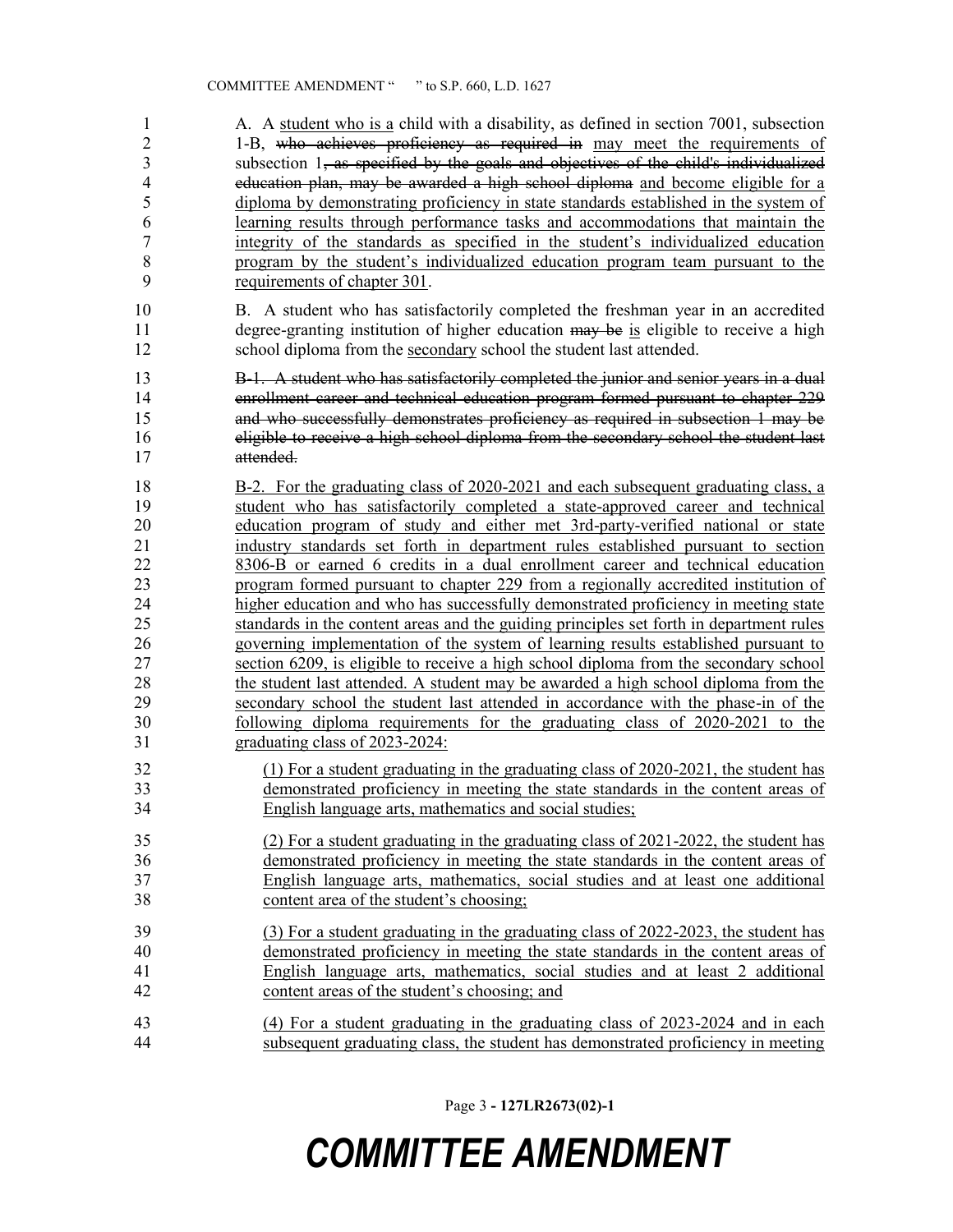|                | " to S.P. 660, L.D. 1627<br><b>COMMITTEE AMENDMENT "</b>                                                          |
|----------------|-------------------------------------------------------------------------------------------------------------------|
| 1              | the state standards in the content areas of English language arts, mathematics,                                   |
| $\overline{2}$ | social studies and at least 3 additional content areas of the student's choosing.                                 |
| 3              | For the purposes of this paragraph, "content areas" refers to the content areas of the                            |
| 4              | system of learning results established under section 6209.                                                        |
| 5              | D. A school administrative unit may award a high school diploma to a student who                                  |
| 6              | has met the standards set forth in a waiver request that was approved by the                                      |
| 7              | commissioner pursuant to section 4502, subsection 8.                                                              |
| 8              | E. A person may be awarded a high school diploma, including a posthumous award,                                   |
| 9              | if the person or a family member of the person applies to a secondary school and:                                 |
| 10             | $(1)$ The person:                                                                                                 |
| 11             | (a) Attended a secondary school in the geographic area now served by the                                          |
| 12             | secondary school from which a diploma is requested; or                                                            |
| 13             | (b) Resides at the time of application for a diploma in the geographic area                                       |
| 14             | served by the secondary school from which a diploma is requested;                                                 |
| 15             | (2) The person did not graduate or receive a diploma from a secondary school                                      |
| 16             | because the person left secondary school to serve in the Armed Forces and served                                  |
| 17             | during the following periods:                                                                                     |
| 18             | (a) World War II, from December 7, 1941 to August 16, 1945;                                                       |
| 19             | (b) The Korean Conflict;                                                                                          |
| 20             | (c) The Vietnam War era, from February 28, 1961 to May 7, 1975; or                                                |
| 21             | (d) The period of wartime or peacetime after a period of wartime described in                                     |
| 22             | division (a), (b) or (c); and                                                                                     |
| 23<br>24       | The person received an honorable discharge or a certificate of honorable<br>(3)<br>service from the Armed Forces. |
| 25             | For the purposes of this paragraph, "Armed Forces" means the United States Army,                                  |
| 26             | Navy, Air Force, Marine Corps, and Coast Guard and the Merchant Marines                                           |
| 27             | merchant marine.                                                                                                  |
| 28             | 4. Grants; contingent extension of full implementation. During the period of                                      |
| 29             | transition to proficiency-based graduation in accordance with this section, the department,                       |
| 30             | if funds are available, shall make annual transition grants to each school administrative                         |
| 31             | unit equal to $1/10$ of $1\%$ of the school administrative unit's total cost of education                         |
| 32             | calculated under section 15688, subsection 1 to be used in the manner determined by the                           |
| 33             | school administrative unit to fund the costs of the transition not otherwise subsidized by                        |
| 34             | the State through the 2014-2015 school year. The date for implementation of the                                   |
| 35             | awarding of diplomas based on student demonstration of proficiency as described in this                           |
| 36             | section is extended one year for each year for which transition grants are not made                               |
| 37             | available to a school administrative unit or for which levels of general purpose aid for                          |
| 38             | local schools fall below school year 2012-2013 levels. Beginning in the 2015-2016                                 |
| 39             | school year to the 2020-2021 school year, the department, if funds are available, shall                           |

Page 4 **- 127LR2673(02)-1**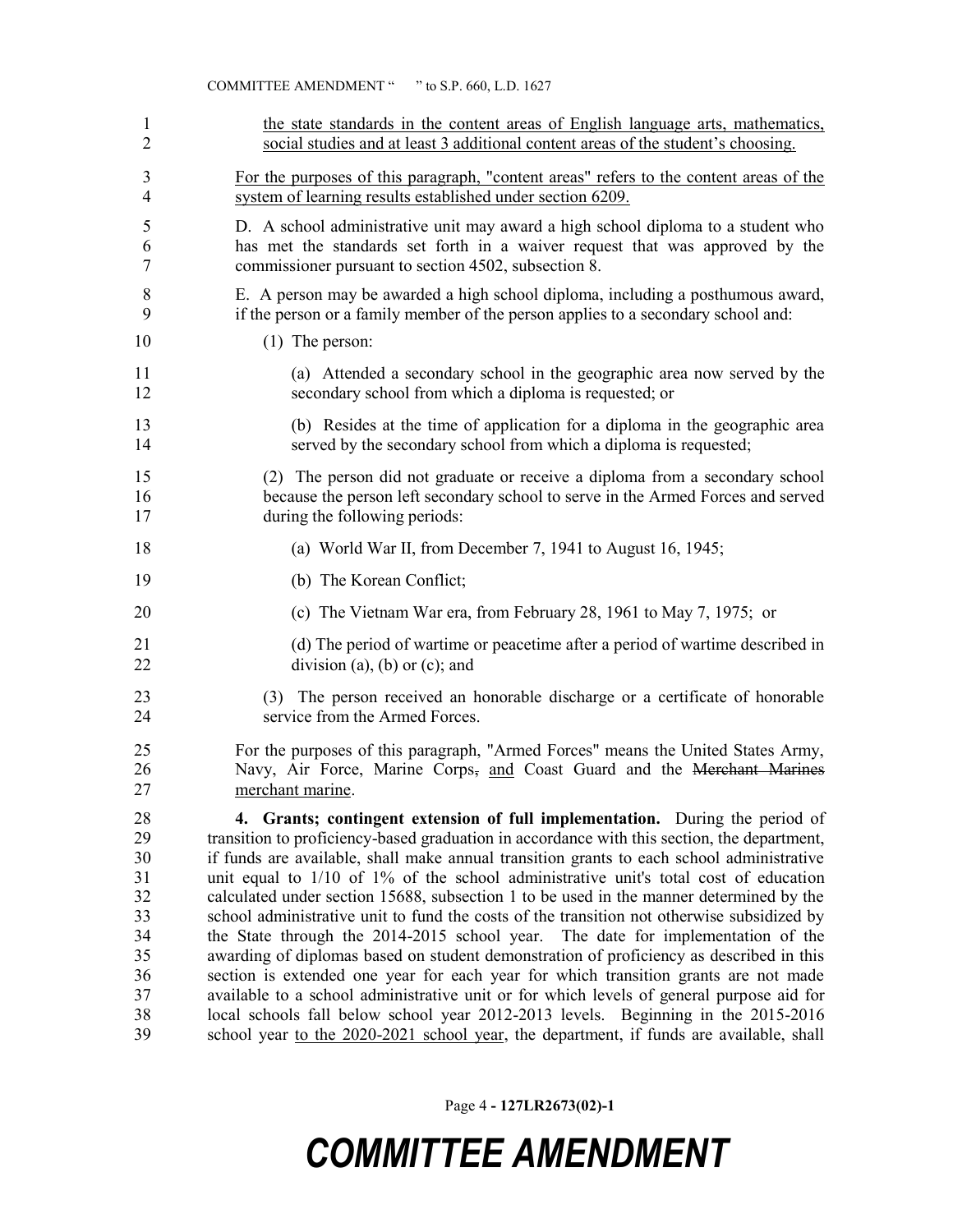make annual transition grants to each school administrative unit that operates schools equal to 1/9 of 1% of the school administrative unit's total cost of education calculated under section 15688, subsection 1 to be used in the manner determined by the school administrative unit to fund the costs of the transition not otherwise subsidized by the State, including the transition to proficiency-based graduation in accordance with this section and the proficiency-based reporting and credentials requirements in accordance with section 6209, subsection 3-A.

 **5. Transcripts and certification of content area proficiency.** A In addition to maintaining a high school transcript for each student, a school administrative unit shall certify each student's content area proficiency and may award a certificate of content area proficiency to a student for each content area in the system of learning results established 12 under section 6209 in which the student has demonstrated proficiency. A certificate 13 Certification of content area proficiency may must be included in with the student's 14 permanent academic transcript, and a student may use a certificate certification of content area proficiency as an official credential of academic achievement for the purposes of employment and postsecondary education. If When a school administrative unit awards 17 eertificates of certifies content area proficiency, it shall report its issuance of certificates 18 these certifications of content area proficiency to the department, and the department may shall collect and aggregate these data as evidence of intermediate progress towards high school graduation goals.

 **6. Implementation of proficiency-based diplomas and transcripts.** Beginning in 22 the 2015-2016 2016-2017 school year, the department shall annually collect and report data on the progress of public schools and public charter schools towards the implementation of proficiency-based diplomas and transcripts in relation to the ongoing transition plan required pursuant to section 4502, subsection 1, including the number of students graduating with proficiency-based diplomas and, the number of students 27 awarded proficiency concluding their high school careers proficient in each of the content 28 areas of the system of learning results established under section 6209 and in each of the system and application of the system and the system of the system and the system of the system of the system of the system of the guiding principles set forth in department rules governing implementation of the system of learning results established pursuant to section 6209 and the number of students certified as ready for college and careers. By January 15, 2017, and annually thereafter, the department shall provide an annual report of the data collected for the prior school year to the joint standing committee of the Legislature having jurisdiction over education matters, and the department shall post the annual report on its publicly accessible website.

 **7. Rulemaking.** The commissioner shall develop rules to accomplish the purposes of this section. Rules adopted by the commissioner under this section must:

- A. Allow local flexibility and innovation in developing consistent graduation standards, enable school administrative units to continue current progress aligned with the phase-in of the standards and proficiency requirements in subsection 1, paragraph B-1 and subsection 3, paragraph B-2 and describe standard criteria for ensuring equal educational opportunities for students;
- B. Allow the commissioner to identify the manner in which the opportunities for learning in multiple pathways of career and technical education programs may be used to satisfy certain components of the system of learning results established under section 6209; and

Page 5 **- 127LR2673(02)-1**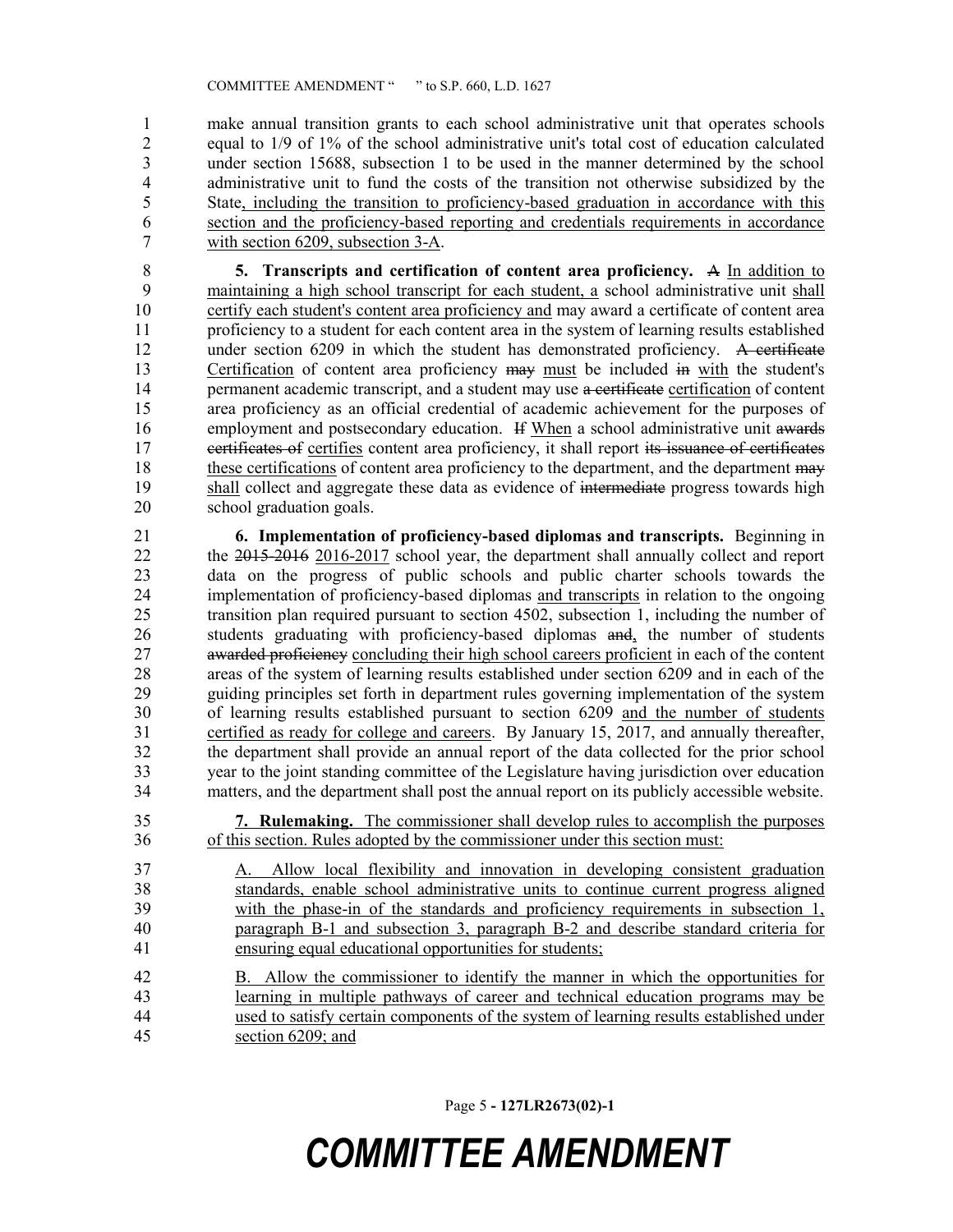C. Address the appropriate placement of students in career and technical education programs while ensuring that all students be exposed to all the content areas of the system of learning results established under section 6209 through the 10th year of their studies.

 Rules adopted pursuant to this subsection are routine technical rules as defined in Title 5, chapter 375, subchapter 2-A.

 **Sec. 3. 20-A MRSA §6209, first ¶,** as amended by PL 2015, c. 40, §5, is further amended to read:

 The department in consultation with the state board shall establish and implement a comprehensive, statewide system of learning results, which may include a core of standards in English language arts and mathematics for kindergarten to grade 12 established in common with the other states, as set forth in this section and in department rules implementing this section and other curricular requirements. The department must establish accountability standards at all grade levels in the areas of mathematics; reading; and science and technology. The department shall establish parameters for essential instruction and graduation requirements in English language arts; mathematics; science and technology; social studies; career and education development; visual and performing 18 arts; health, physical education and wellness; and world languages. Only students in a public school, a public charter school as defined in section 2401, subsection 9 or a private 20 school approved for tuition purposes that enrolls at least 60% publicly funded students, as 21 determined by the previous school year's October and April average enrollment, are is required to participate in the system of learning results set forth in this section and in department rules implementing this section and other curricular requirements. The commissioner shall develop accommodation provisions for instances where course content conflicts with sincerely held religious beliefs and practices of a student's parent or guardian. The system must be adapted to accommodate children with disabilities as defined in section 7001, subsection 1-B.

 **Sec. 4. 20-A MRSA §6209, sub-§2,** as amended by PL 2007, c. 259, §5, is further amended to read:

 **2. Parameters for essential instruction and graduation requirements.** Each student shall study and school subject to the provisions of this section shall ensure sufficient opportunity and capacity through multiple pathways for all students to study and achieve proficiency in the areas of:

- A. Career and education development;
- B. English language arts;
- C. World languages;
- D. Health, physical education and wellness;
- E. Mathematics;
- F. Science and technology;
- G. Social studies; and
- H. Visual and performing arts.

Page 6 **- 127LR2673(02)-1**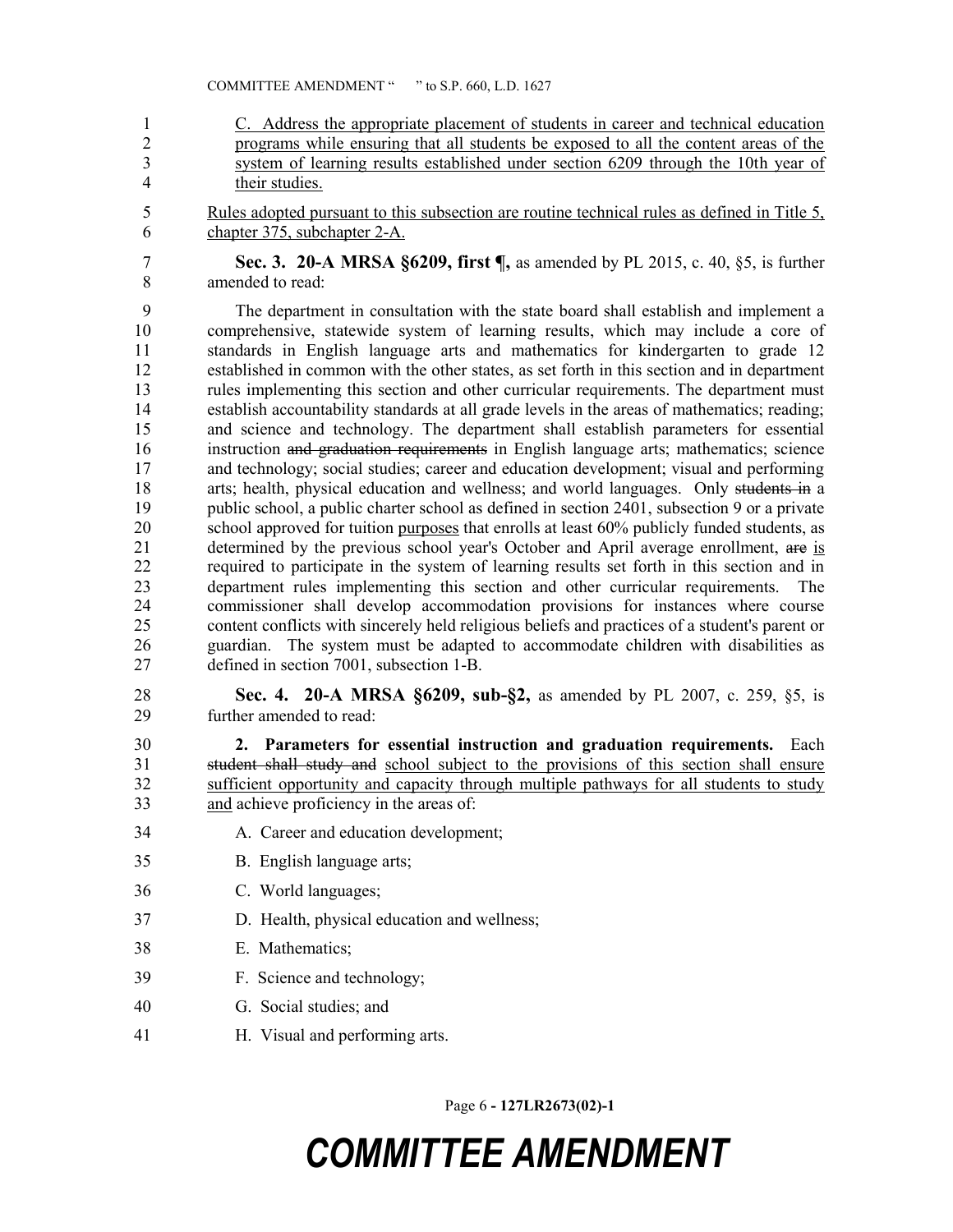- **Sec. 5. 20-A MRSA §6209, sub-§3-A** is enacted to read:
- **3-A. Transcripts.** A school subject to this section shall:

 A. Maintain student transcripts containing certification of proficiency for each content area and guiding principle in the system of learning results pursuant to this section in which the student has demonstrated proficiency;

 B. Certify on the basis of objective measures in the transcript a student's postsecondary readiness; and

 C. Establish a transcript that meets the requirements of paragraphs A and B as an officially sanctioned credential of student learning for admission to a postsecondary education institution and employment in a business, trade or industry.

 **Sec. 6. 20-A MRSA §6209, sub-§4,** as amended by PL 2013, c. 244, §2, is further amended to read:

 **4. Review cycle.** The commissioner shall conduct a review of the content standards and performance indicators by content area on a 5-year cycle beginning in the 2015-2016 school year. The review of the content standards and performance indicators for the content area of social studies, including student achievement of proficiency in personal finance, must be included in the commissioner's review during the 2015-2016 school year. Any changes that are recommended must be approved through the same process used for establishment of the system of learning results. Beginning in the 2016-2017 school year, the commissioner shall review and make recommendations for objective measures that may be used to substantiate school certifications of postsecondary readiness.

 **Sec. 7. 20-A MRSA §6211,** as enacted by PL 2001, c. 454, §33, is amended to read:

#### **§6211. Rulemaking**

26 The commissioner shall develop rules to accomplish the purposes of this chapter.<br>27 Rules adopted by the commissioner under this chapter must include guidelines and Rules adopted by the commissioner under this chapter must include guidelines and protocols to strengthen the capacity of school administrative units to ensure sufficient opportunity through multiple pathways for all students to achieve proficiency in meeting the state standards and guiding principles under the system of learning results established pursuant to section 6209. Rules adopted pursuant to this chapter are major substantive 32 rules as defined in Title 5, chapter 375, subchapter II-A 2-A.

**Sec. 8. 20-A MRSA §15686-A, sub-§4** is enacted to read:

 **4. Components to be reviewed beginning in fiscal year 2017-18.** Beginning in fiscal year 2017-18, and at least every 3 years thereafter, the commissioner, using information provided by a statewide education policy research institute, shall review the essential programs and services components under this chapter related to implementation of proficiency-based reporting and graduation requirements and shall submit to the joint standing committee of the Legislature having jurisdiction over education matters any recommended legislative changes.

Page 7 **- 127LR2673(02)-1**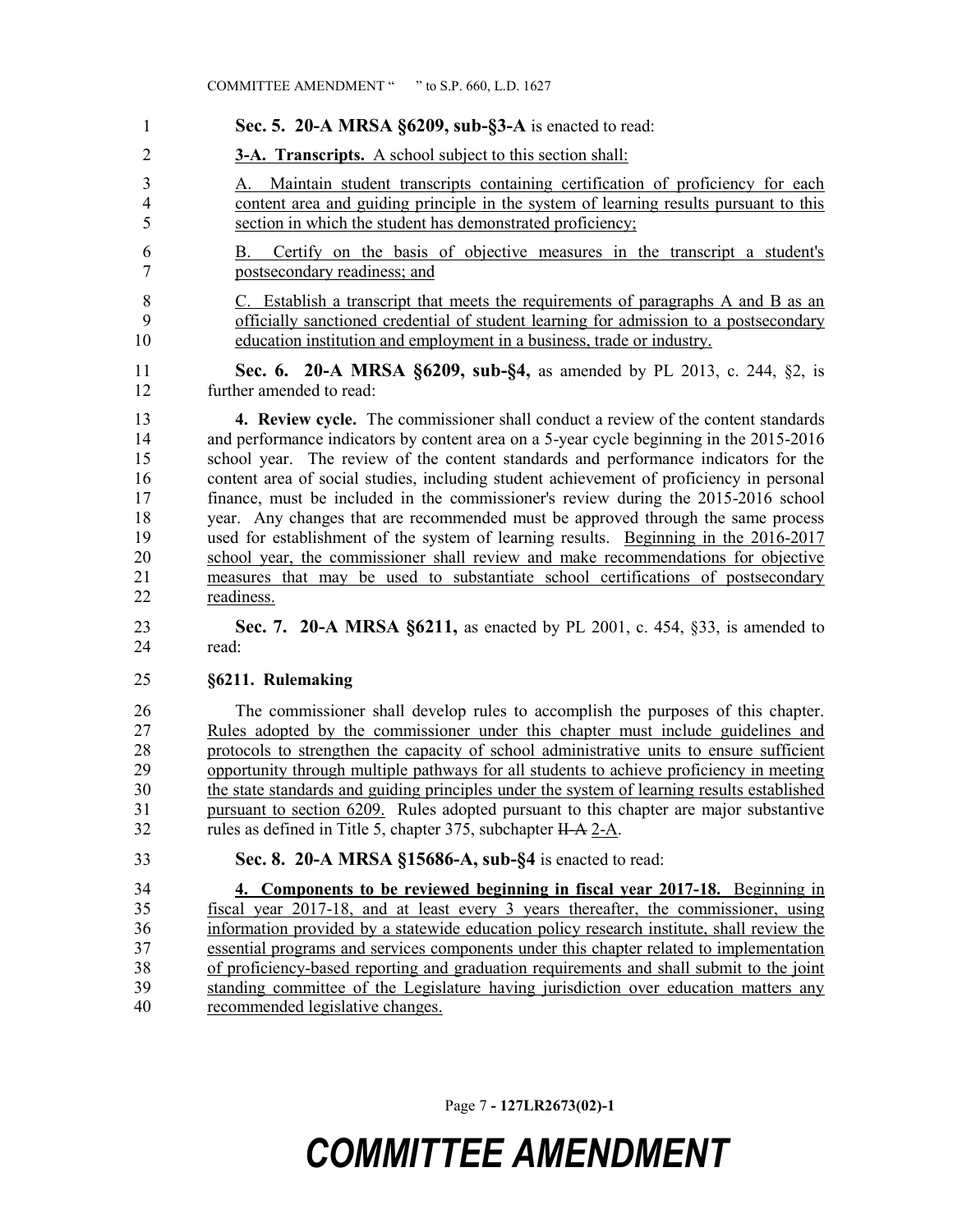**Sec. 9. 20-A MRSA §15688-A, sub-§3,** as enacted by PL 2013, c. 368, Pt. C, §12, is amended to read:

 **3. Transition to proficiency-based diplomas.** The commissioner may expend and disburse funds to support the transition to proficiency-based diplomas pursuant to section 4722-A, subsection 4, including the proficiency-based reporting and credentials requirements of section 6209, subsection 3-A.

 **Sec. 10. 20-A MRSA §15689-C, sub-§1,** as amended by PL 2015, c. 389, Pt. C, §8, is further amended to read:

 **1. Annual recommendations.** Prior to January 20th of each fiscal year, the commissioner, with the approval of the state board, shall recommend to the Governor and the Department of Administrative and Financial Services, Bureau of the Budget the funding levels that the commissioner recommends for the purposes of this chapter on the basis of section 15671. Beginning with the recommendations due in 2009, the commissioner's annual recommendations must be in the form and manner described in subsection 4.

 **Sec. 11. 20-A MRSA §15689-D, sub-§1,** as amended by PL 2015, c. 54, §9, is further amended to read:

 **1. Annual recommendations.** The Department of Administrative and Financial Services, Bureau of the Budget shall annually certify to the Legislature the funding levels that the Governor recommends under sections 15671, 15671-A, 15683, 15683-A, 15683-B, 15688-A, 15689 and 15689-A and the amount for any other components of the total cost of funding public education from kindergarten to grade 12 pursuant to this chapter. The Governor's recommendations must be transmitted to the Legislature within the time schedules set forth in Title 5, section 1666 and in the form and manner described in subsection 2 and these recommendations must be posted on the department's publicly accessible website. The commissioner may adjust, consistent with the Governor's recommendation for funding levels, per-pupil amounts not related to staffing pursuant to section 15680 and targeted funds pursuant to section 15681.

 **Sec. 12. Department of Education; rules.** The Department of Education shall provide guidance and, as necessary, amend rules in accordance with the rulemaking provisions established under the Maine Revised Statutes, Title 20-A, section 7005, subsection 1 in order to establish strategies by which special education students with individual education plans may demonstrate proficiency in meeting the state standards in and guiding principles established pursuant to the system of learning results established under Title 20-A, section 6209.

 **Sec. 13. Commissioner of Education; rulemaking.** By January 2, 2017, the Commissioner of Education shall provisionally adopt or amend rules in accordance with the rulemaking provisions established under the Maine Revised Statutes, Title 20-A, section 253, subsection 9 and Title 20-A, section 6211 in order to ensure compliance with the amendments to the standards-based education system and the proficiency-based graduation provisions under Title 20-A, section 4511, subsection 3, paragraph J; section 4722-A; section 6209; and section 7005, subsection 1 pursuant to this Act.'

Page 8 **- 127LR2673(02)-1**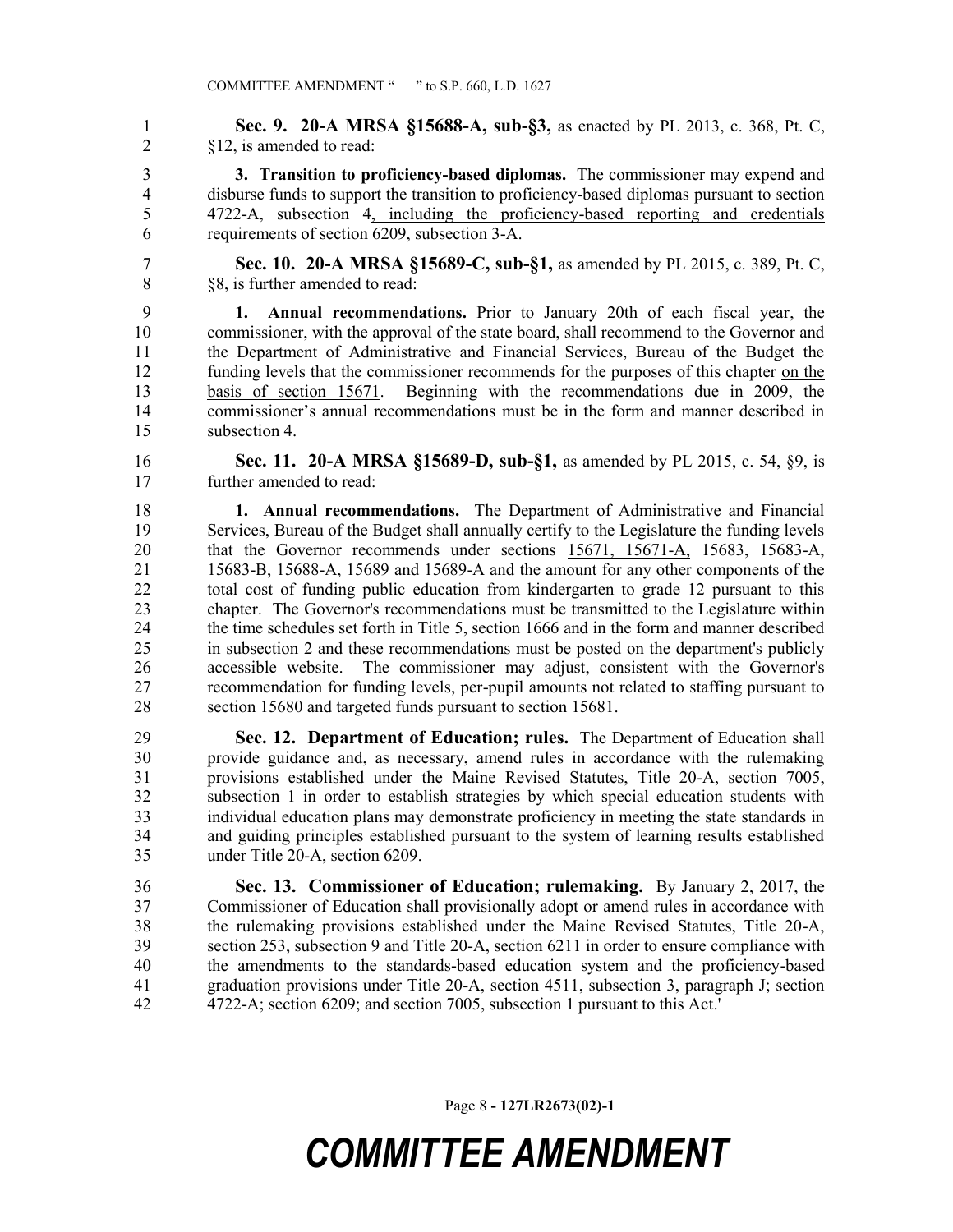**SUMMARY** This amendment strikes and replaces the bill, which was reported out by the Joint Standing Committee on Education and Cultural Affairs for consideration by the committee and which includes certain recommendations proposed in the report submitted by the Maine Proficiency Education Council established pursuant to Resolve 2015, chapter 41, section 3. The amendment proposes the following initiatives related to certain recommendations included in the report submitted by the Maine Proficiency Education Council.

 1. Like the bill, it adds a provision to the laws governing accreditation standards that requires schools to demonstrate evidence of sufficient capacity through multiple pathways for students to reach proficiency in each of the content areas and the guiding principles of the system of learning results established under the Maine Revised Statutes, Title 20-A, section 6209.

 2. It refines a school's requirements regarding a student's demonstration of proficiency in order to be awarded a proficiency-based diploma that indicates the student has graduated from a secondary school that is subject to the system of learning results.

 3. It specifies a phase-in period for the implementation of the secondary school diploma requirements for students from the 2020-2021 school year to the 2024-2025 school year.

 4. It strikes the proposal in the bill related to certifying a student's highest standard of proficiency in each content area of the system of learning results.

 5. It strikes the proposal in the bill related to certifying a student's demonstration of measures of college and career readiness.

 6. It amends the exception provision related to awarding a diploma to a secondary school student who is a child with a disability.

 7. It amends the exception provision related to awarding a diploma to a secondary school student who is enrolled in a career and technical education program by specifying a phase-in period for implementation of the exception provision for students enrolled in career and technical education programs from the 2020-2021 school year to the 2023- 2024 school year.

 8. Like the bill, it extends the provision of annual transition grants from the Department of Education through the 2020-2021 school year to provide funding to school administrative units to implement the proficiency-based graduation requirements and it allows the Commissioner of Education to include annual transition grant funding for school administrative units to meet the proficiency-based reporting and credentials requirements pursuant to Title 20-A, section 6209, subsection 3-A.

- 9. It simplifies the language in the bill regarding certification of college and career readiness by removing the criteria of problem-solving, collaboration, critical thinking and communication.
- 10. It directs the Commissioner of Education to develop rules for proficiency-based diploma standards under Title 20-A, section 4722-A to:

Page 9 **- 127LR2673(02)-1**